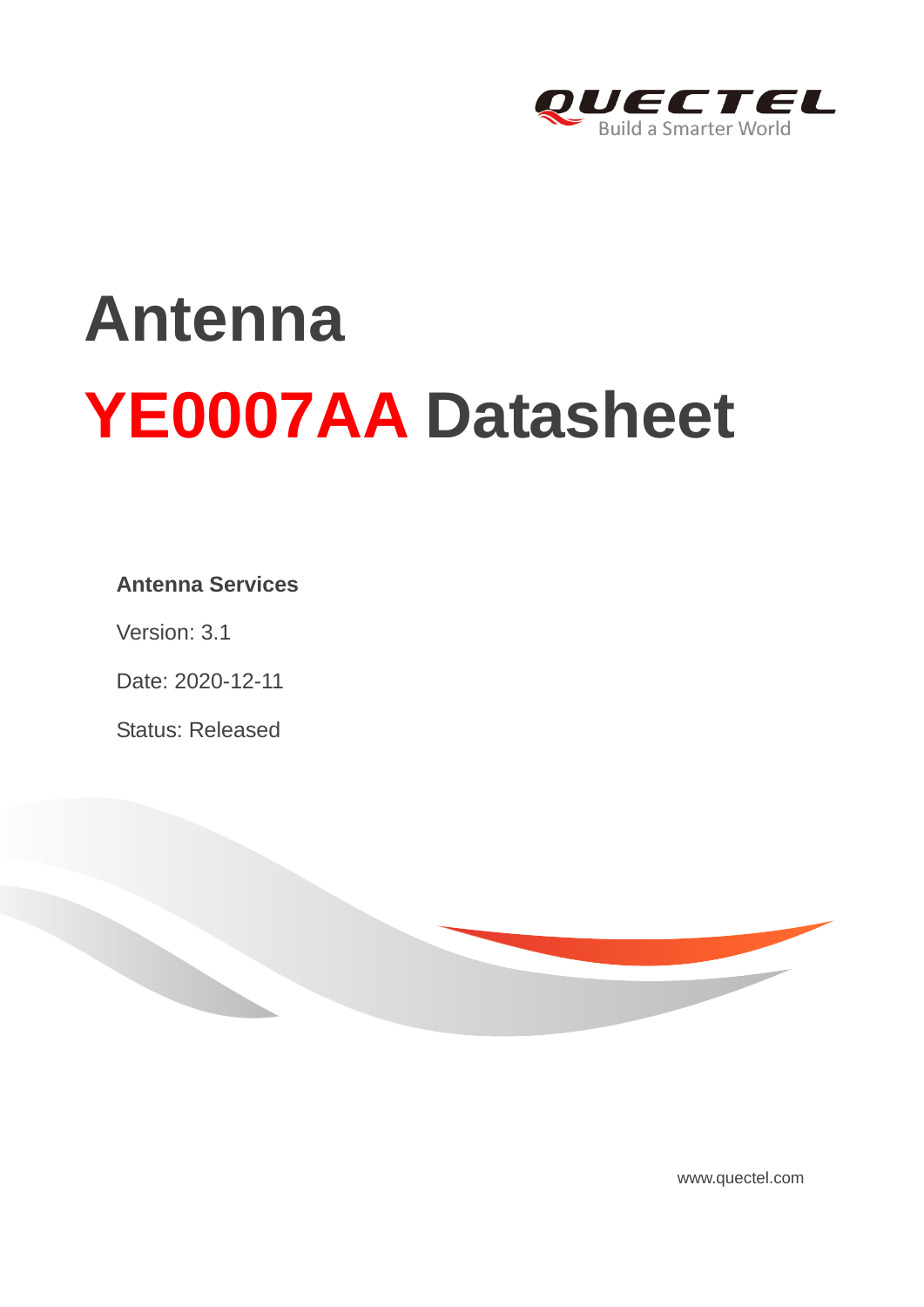

**Our aim is to provide customers with timely and comprehensive service. For any assistance, please contact our company headquarters:**

**Quectel Wireless Solutions Co., Ltd.** 

Building 5, Shanghai Business Park Phase III (Area B), No.1016 Tianlin Road, Minhang District, Shanghai 200233, China Tel: +86 21 5108 6236 Email: [info@quectel.com](mailto:info@quectel.com)

**Or our local office. For more information, please visit:** [http://www.quectel.com/support/sales.htm.](http://www.quectel.com/support/sales.htm)

**For technical support, or to report documentation errors, please visit:**  <http://www.quectel.com/support/technical.htm> Or email to [support@quectel.com.](mailto:support@quectel.com)

#### **General Notes**

Quectel offers the information as a service to its customers. The information provided is based upon customers' requirements. Quectel makes every effort to ensure the quality of the information it makes available. Quectel does not make any warranty as to the information contained herein, and does not accept any liability for any injury, loss or damage of any kind incurred by use of or reliance upon the information. All information supplied herein is subject to change without prior notice.

#### **Disclaimer**

While Quectel has made efforts to ensure that the functions and features under development are free from errors, it is possible that these functions and features could contain errors, inaccuracies and omissions. Unless otherwise provided by valid agreement, Quectel makes no warranties of any kind, implied or express, with respect to the use of features and functions under development. To the maximum extent permitted by law, Quectel excludes all liability for any loss or damage suffered in connection with the use of the functions and features under development, regardless of whether such loss or damage may have been foreseeable.

#### **Duty of Confidentiality**

The Receiving Party shall keep confidential all documentation and information provided by Quectel, except when the specific permission has been granted by Quectel. The Receiving Party shall not access or use Quectel's documentation and information for any purpose except as expressly provided herein. Furthermore, the Receiving Party shall not disclose any of the Quectel's documentation and information to any third party without the prior written consent by Quectel. For any noncompliance to the above requirements, unauthorized use, or other illegal or malicious use of the documentation and information, Quectel will reserve the right to take legal action.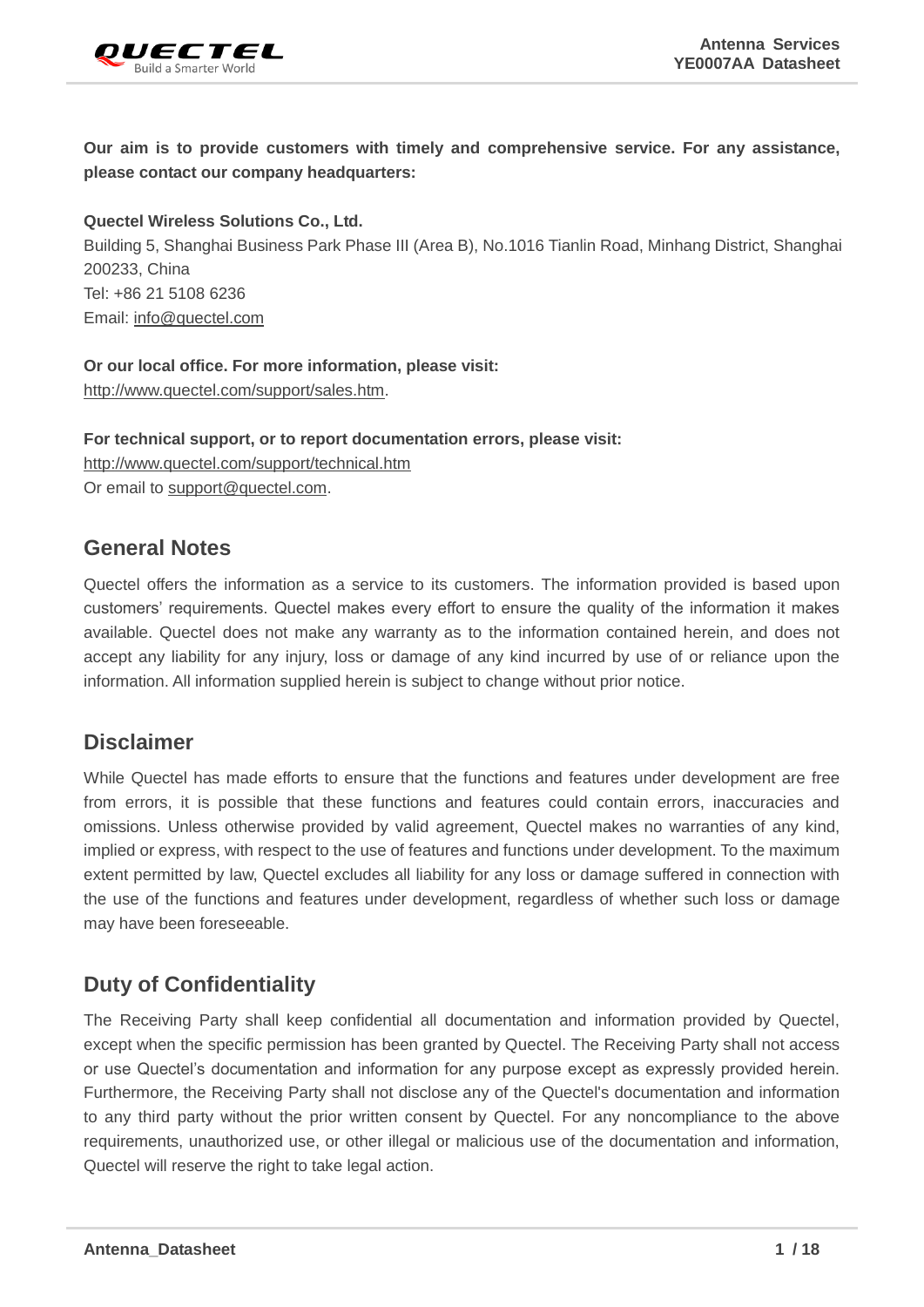

#### **Copyright**

The information contained here is proprietary technical information of Quectel. Transmitting, reproducing, disseminating and editing this document as well as using the content without permission are forbidden. Offenders will be held liable for payment of damages. All rights are reserved in the event of a patent grant or registration of a utility model or design.

*Copyright © Quectel Wireless Solutions Co., Ltd. 2020. All rights reserved.*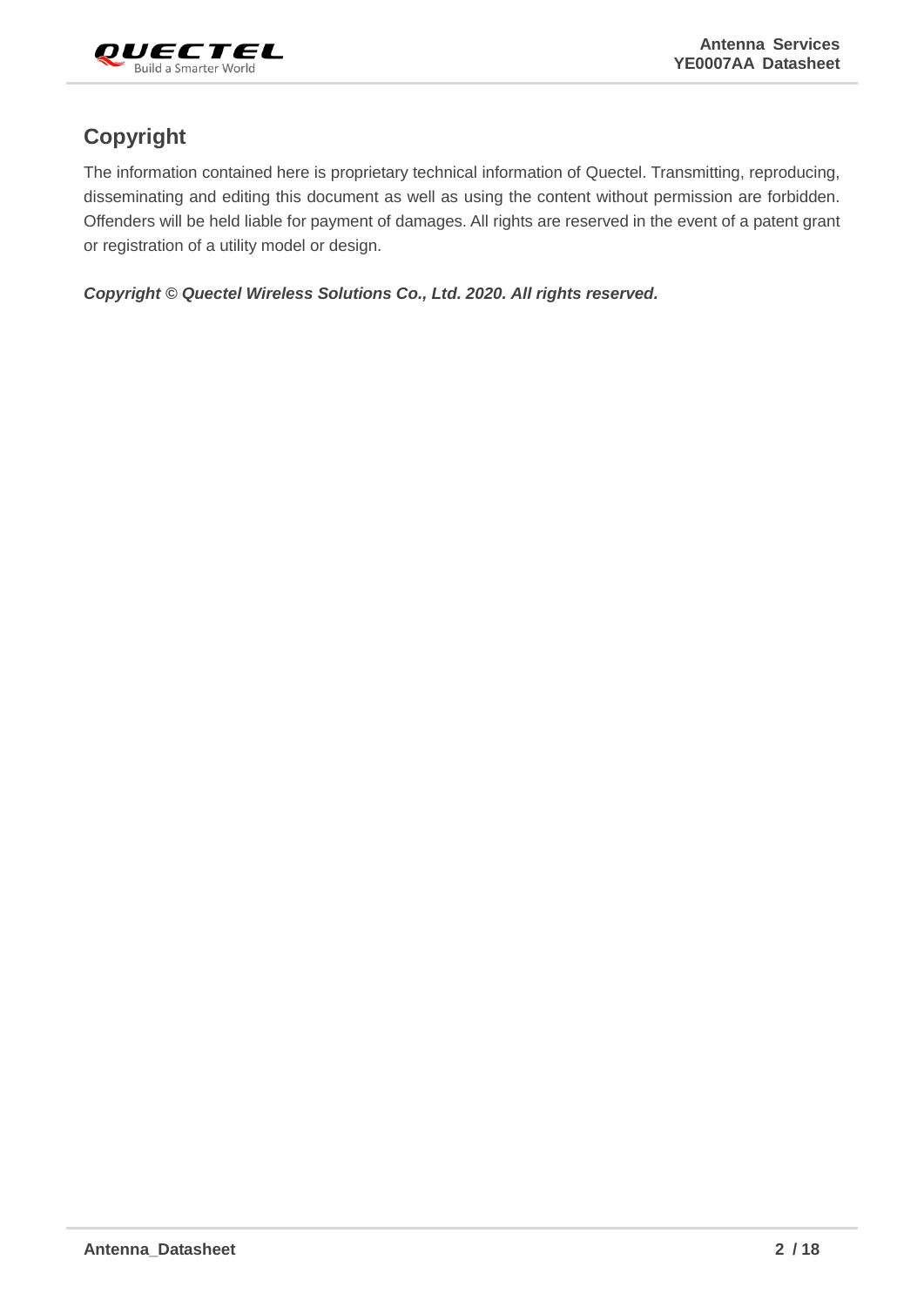<span id="page-3-0"></span>

## **About the Document**

## **Revision History**

| <b>Version</b> | <b>Date</b> | <b>Author</b>    | <b>Note</b>                             |
|----------------|-------------|------------------|-----------------------------------------|
| 1.0            | 2020-06-01  | Kenny YIN        | Initial                                 |
| 2.0            | 2020-06-02  | Kenny YIN        | Updated the specifications.             |
| 3.0            | 2020-06-10  | <b>Kenny YIN</b> | Updated the specifications.             |
| 3.1            | 2020-12-11  | Kenny YIN        | Updated the antenna image in Chapter 2. |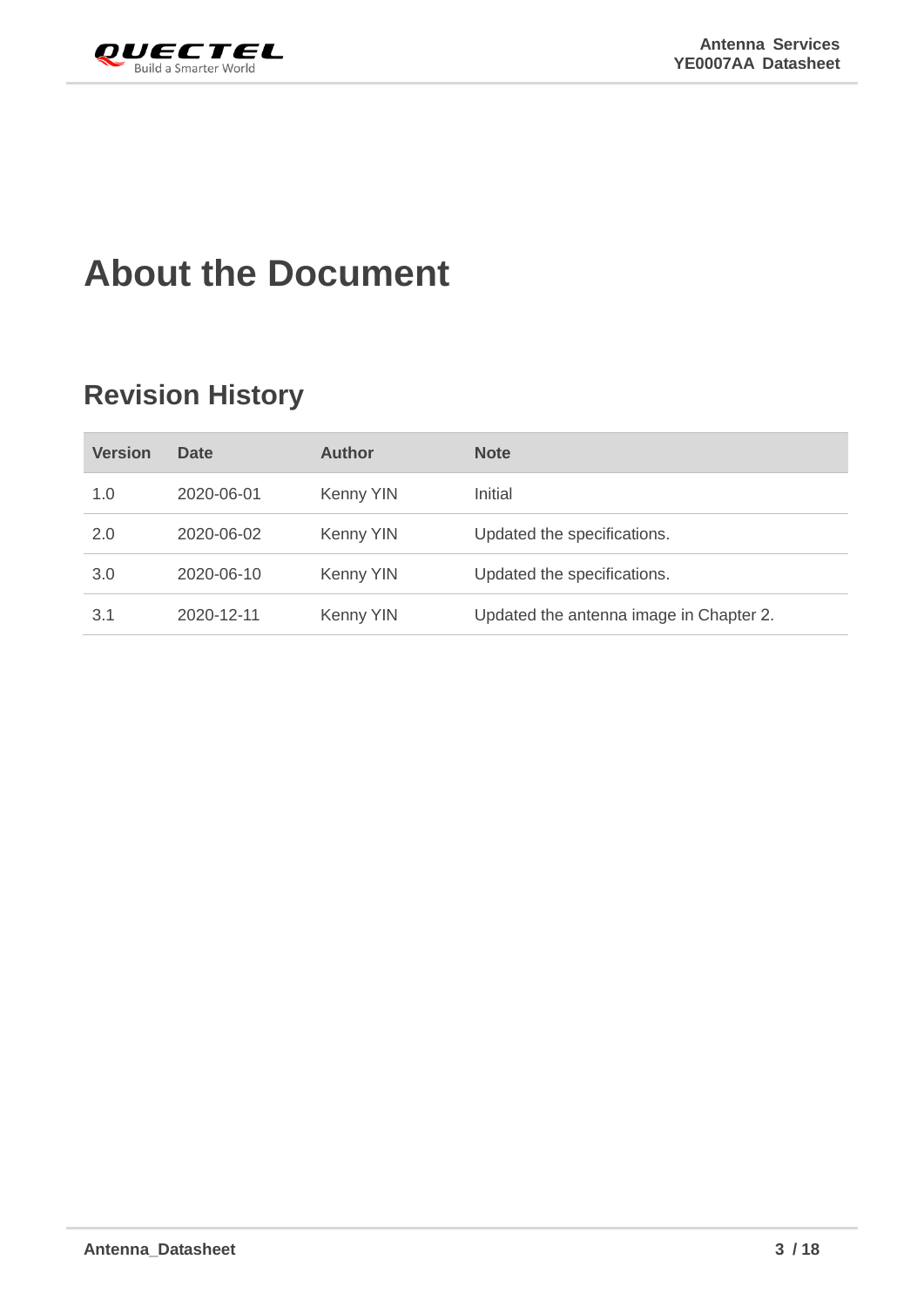

#### <span id="page-4-0"></span>**Contents**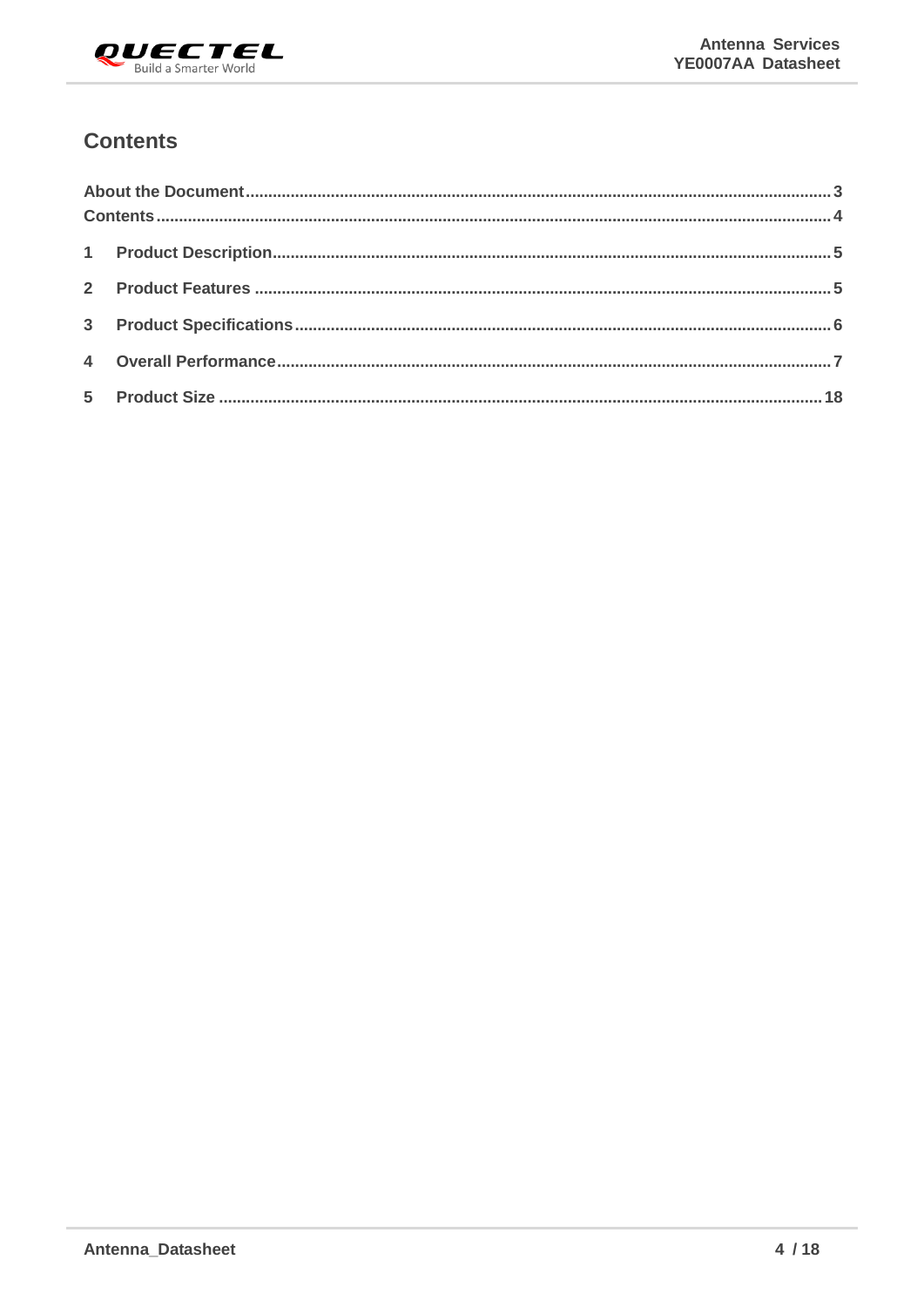

#### <span id="page-5-0"></span>**1 Product Description**

The antenna is designed for superior performance, and can be widely used for wireless applications.

We provide comprehensive antenna design support such as simulation, testing and manufacturing for custom antenna solutions to meet your specific application needs.

#### <span id="page-5-1"></span>**2 Product Features**

- Cellular 5G&LTE
- High efficiency
- ⚫ Excellent performance

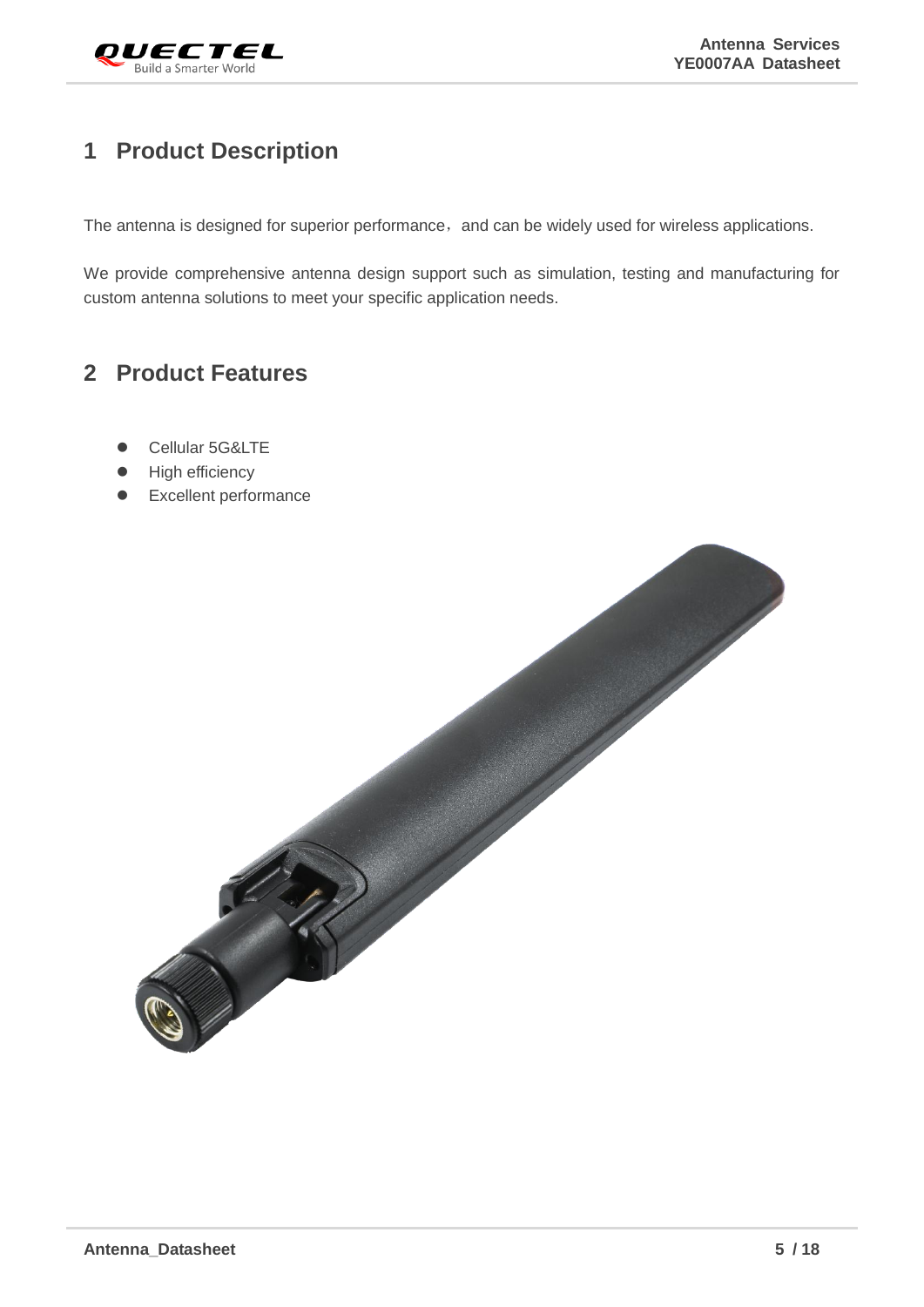

### <span id="page-6-0"></span>**3 Product Specifications**

| <b>Passive Electrical Specifications</b> |                                     |  |  |  |  |  |
|------------------------------------------|-------------------------------------|--|--|--|--|--|
| <b>Frequency Range</b>                   | 600-6000 MHz                        |  |  |  |  |  |
| Input Impendence                         | $50 \Omega$                         |  |  |  |  |  |
| <b>VSWR</b>                              | $\leq 3.0$                          |  |  |  |  |  |
| Gain                                     | $\leq$ 5 dBi                        |  |  |  |  |  |
| Polarization Type                        | Linear                              |  |  |  |  |  |
| <b>Mechanical Specifications</b>         |                                     |  |  |  |  |  |
| Antenna Size (mm)                        | 152.4 mm × 21.79 mm × 14.49 mm      |  |  |  |  |  |
| Casing                                   | <b>ABS</b>                          |  |  |  |  |  |
| Radiator                                 | Cuprum                              |  |  |  |  |  |
| <b>Connect Type</b>                      | SMA (Male pin with internal thread) |  |  |  |  |  |
| <b>Working Temperature</b>               | -20 °C to +85 °C                    |  |  |  |  |  |
|                                          |                                     |  |  |  |  |  |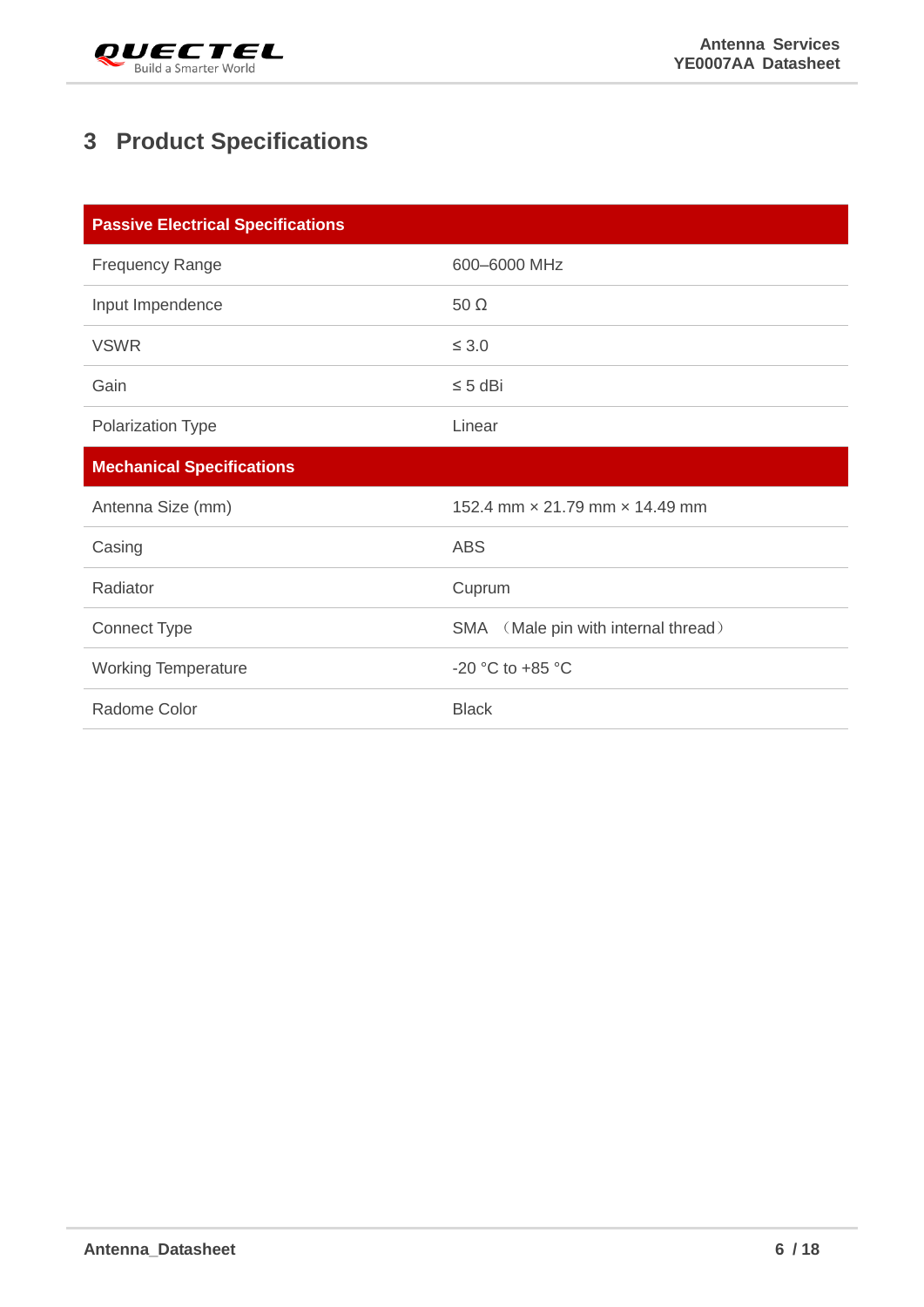

#### <span id="page-7-0"></span>**4 Overall Performance**

- Test Environment
	- KEYSIGHT VNA Network Analyzer E5063A 100 kHz 6.5 GHz.
	- RayZone<sup>®</sup> 2800 Chamber 5G (FR1) SISO/MIMO, 400 MHz 6.0 GHz.

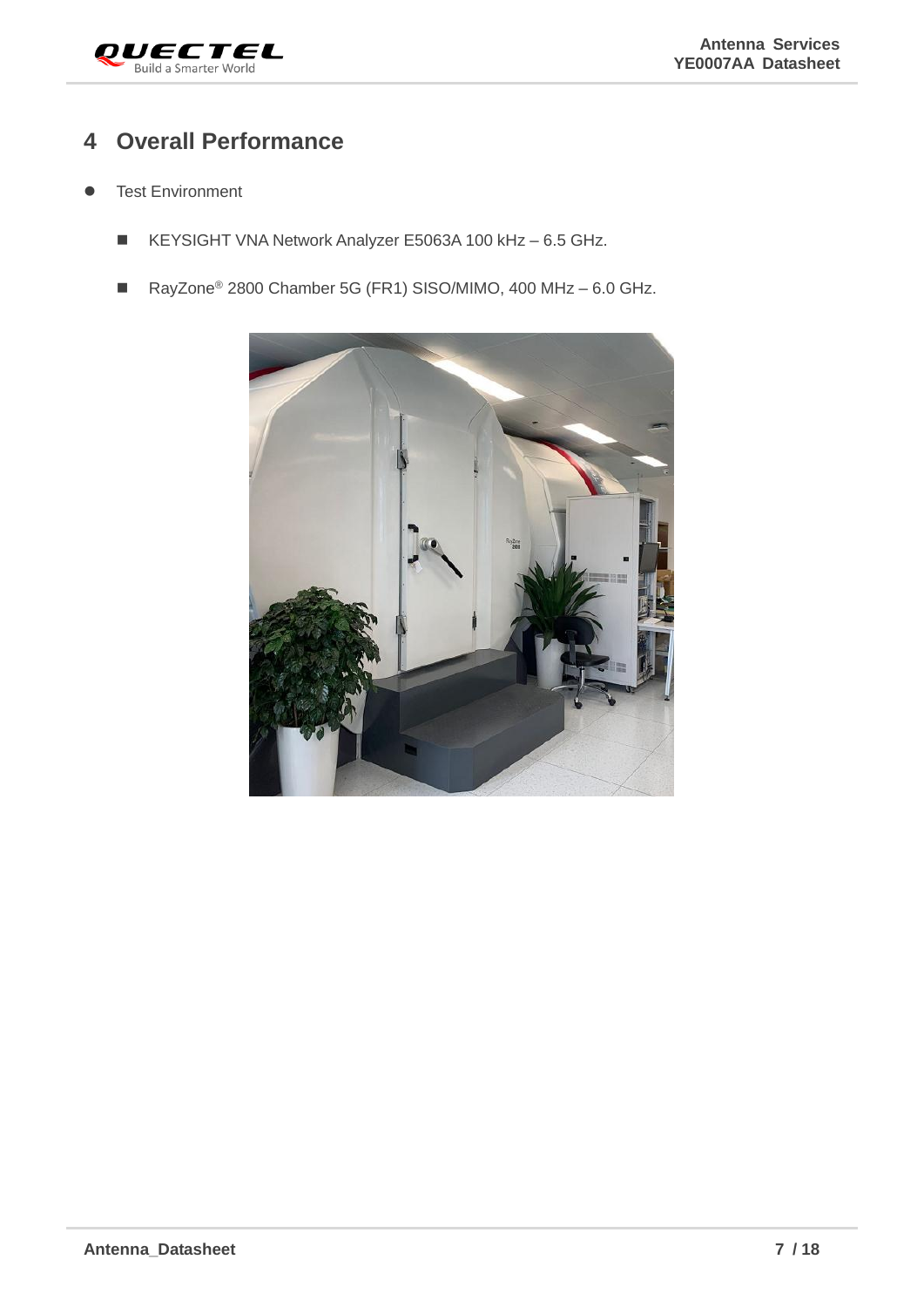

#### ⚫ VSWR



| Frequency (MHz) 600 824 960 1200 1575 1710 2690 3300 5000 5925 |  |                                                   |  |  |  |
|----------------------------------------------------------------|--|---------------------------------------------------|--|--|--|
| <b>VSWR</b>                                                    |  | 2.98 2.47 2.65 1.57 1.24 1.52 2.24 1.42 1.42 2.78 |  |  |  |

**Efficiency** 

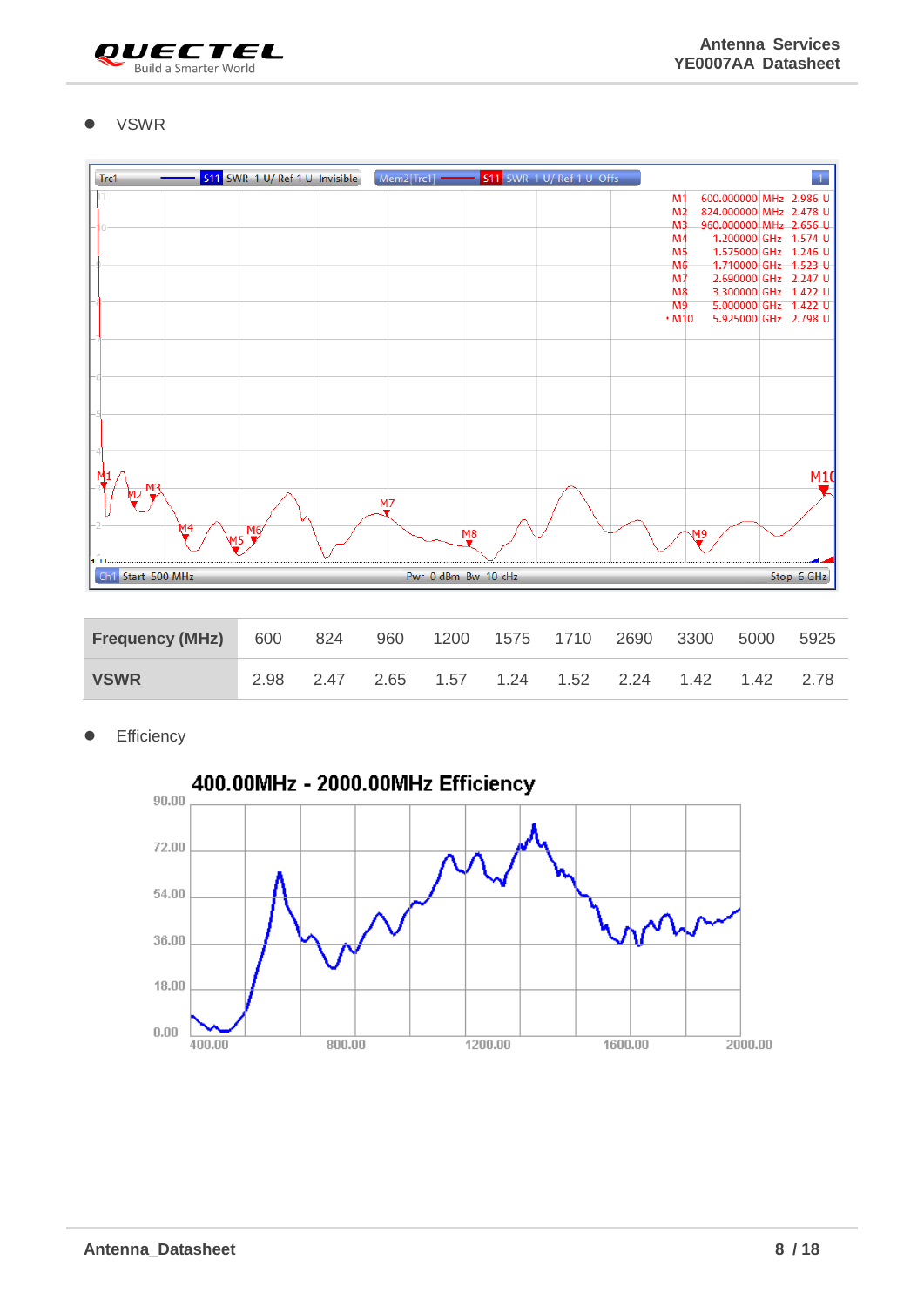

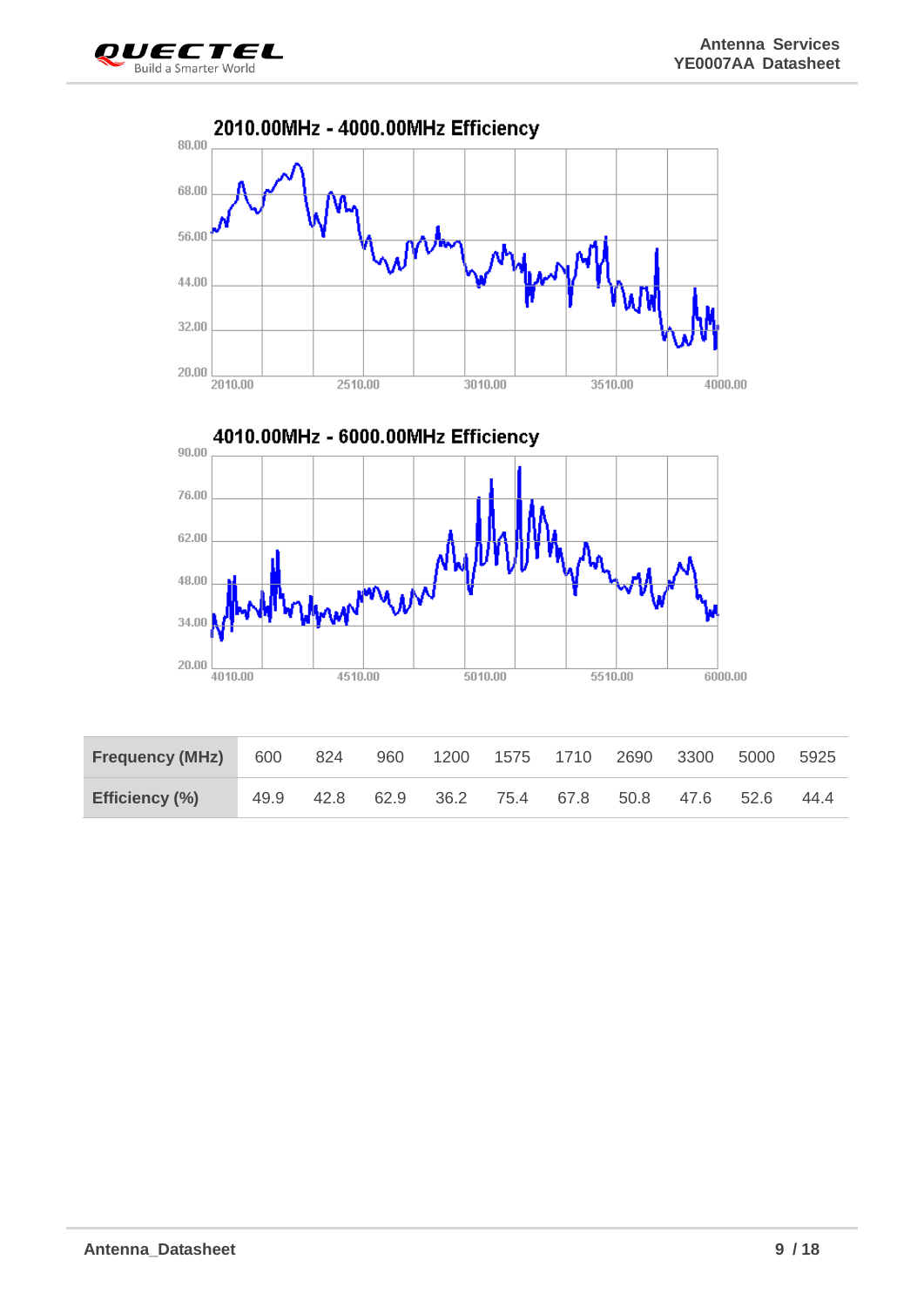

⚫ Gain

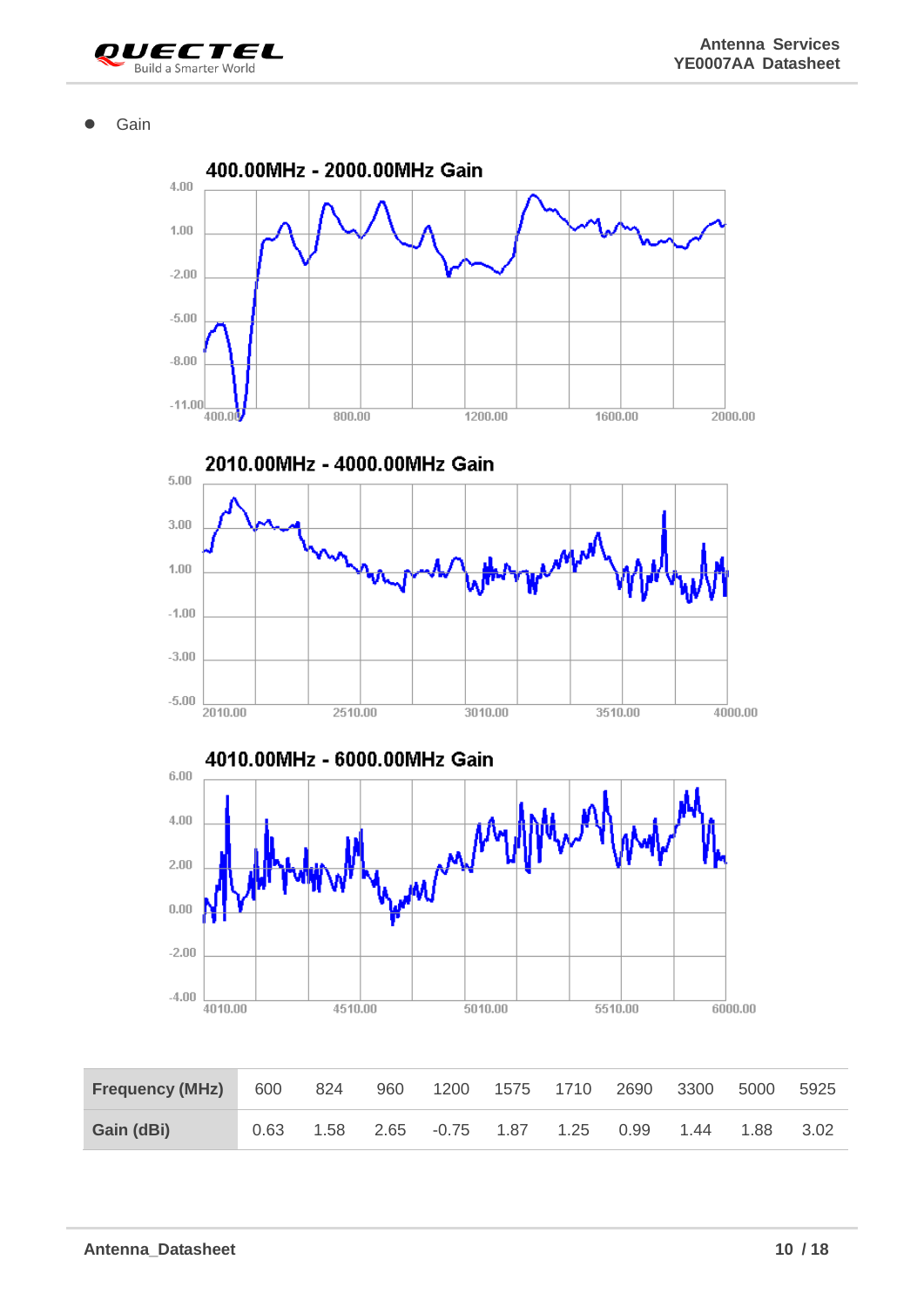

● Radiation Patterns

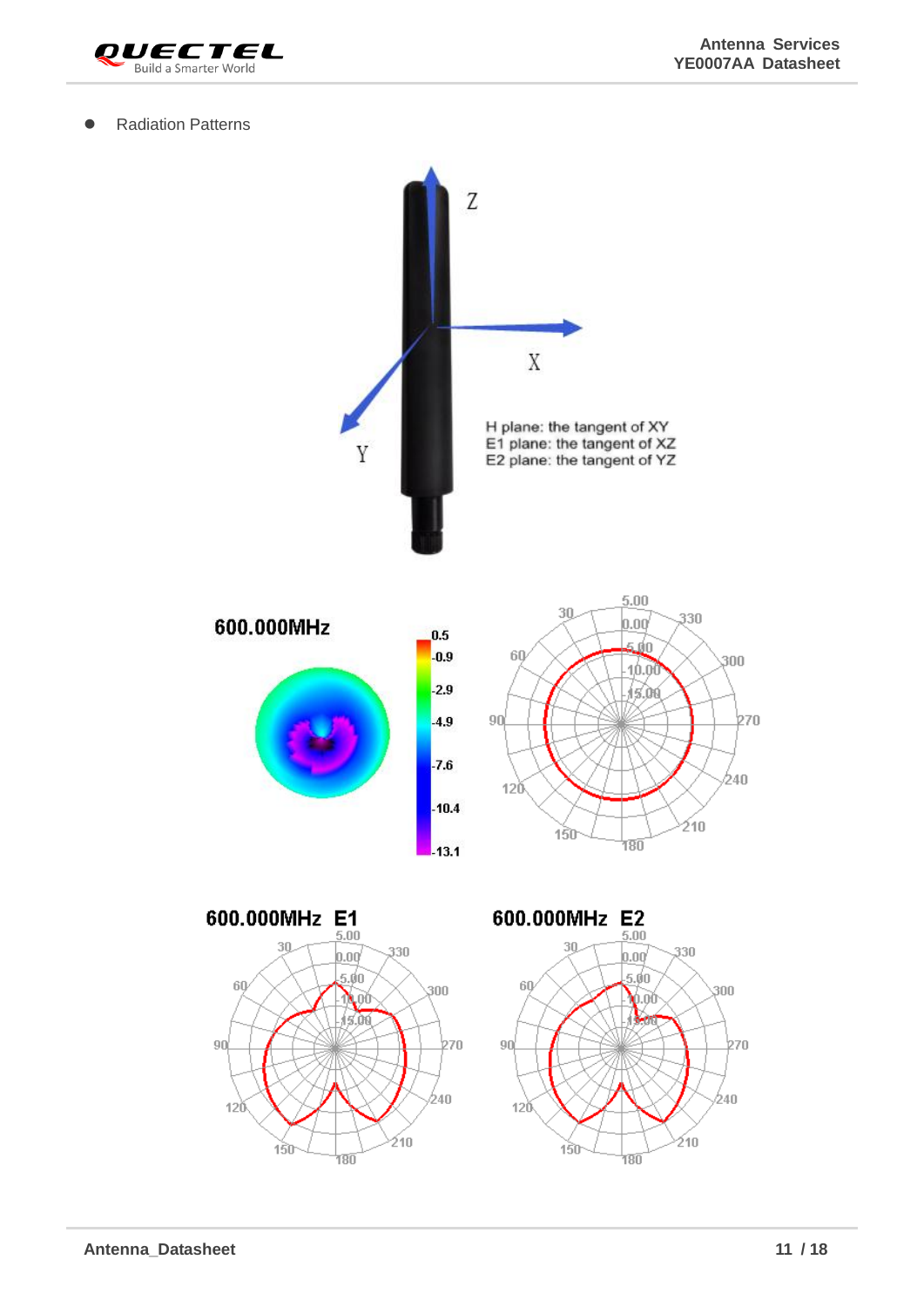



 $1.4$ 

 $0.1$ 







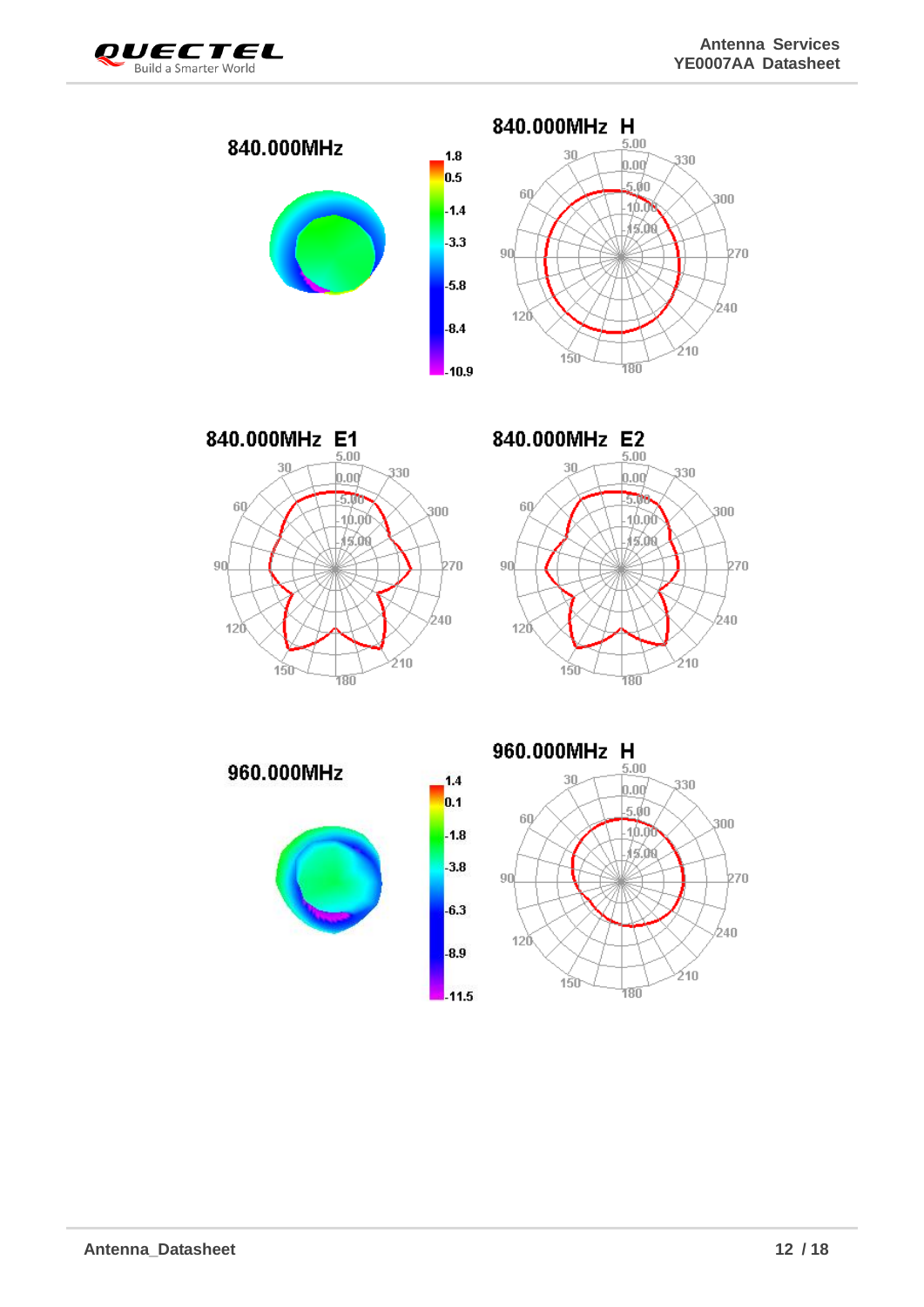





1200.000MHz





1200.000MHz E1  $5.00$ 30 330  $0.00^\prime$  $5.00$  $60<sub>2</sub>$ 300  $-10.00$ 15.06  $90$ 270 240  $120$ 210  $150$ 180

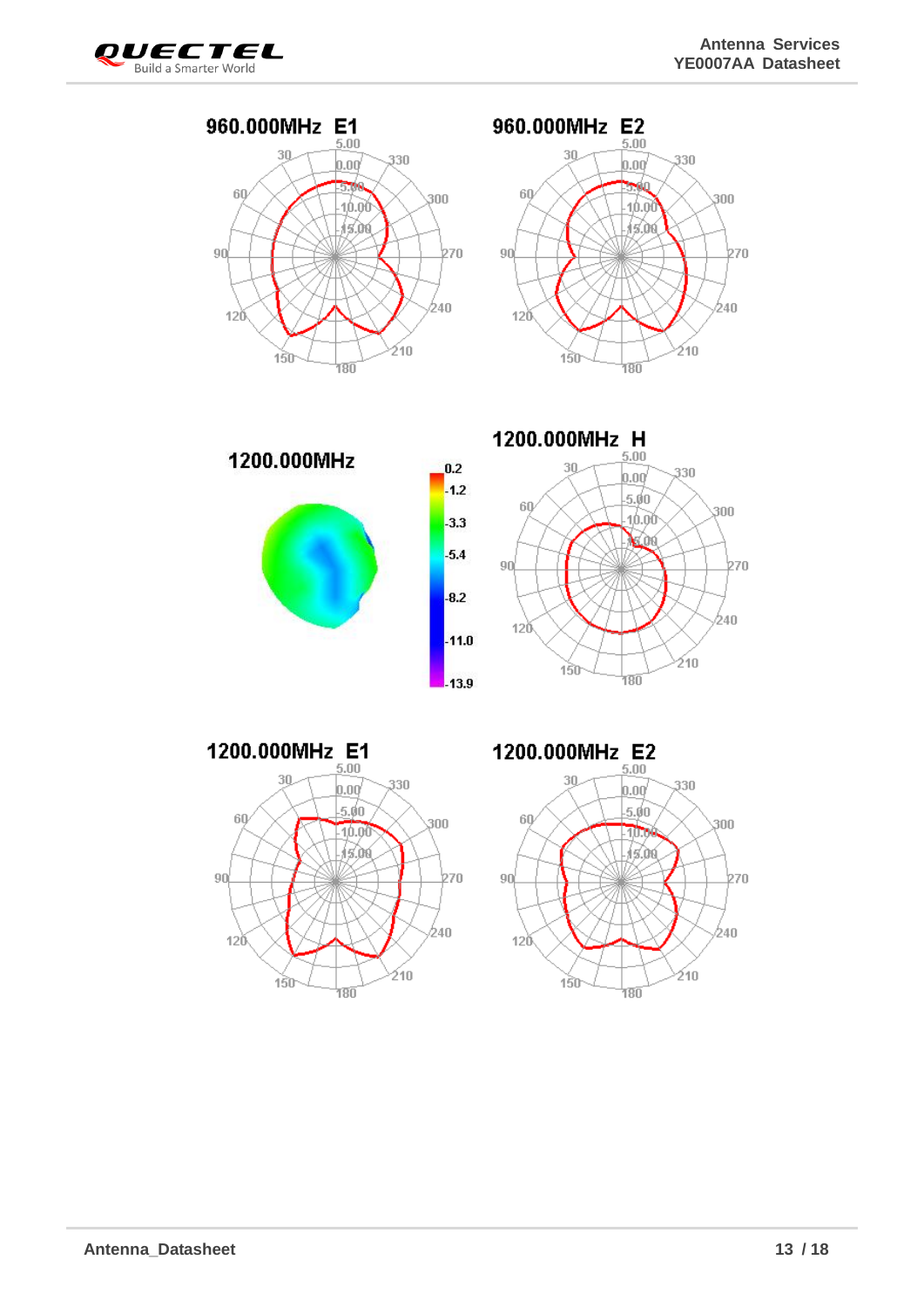









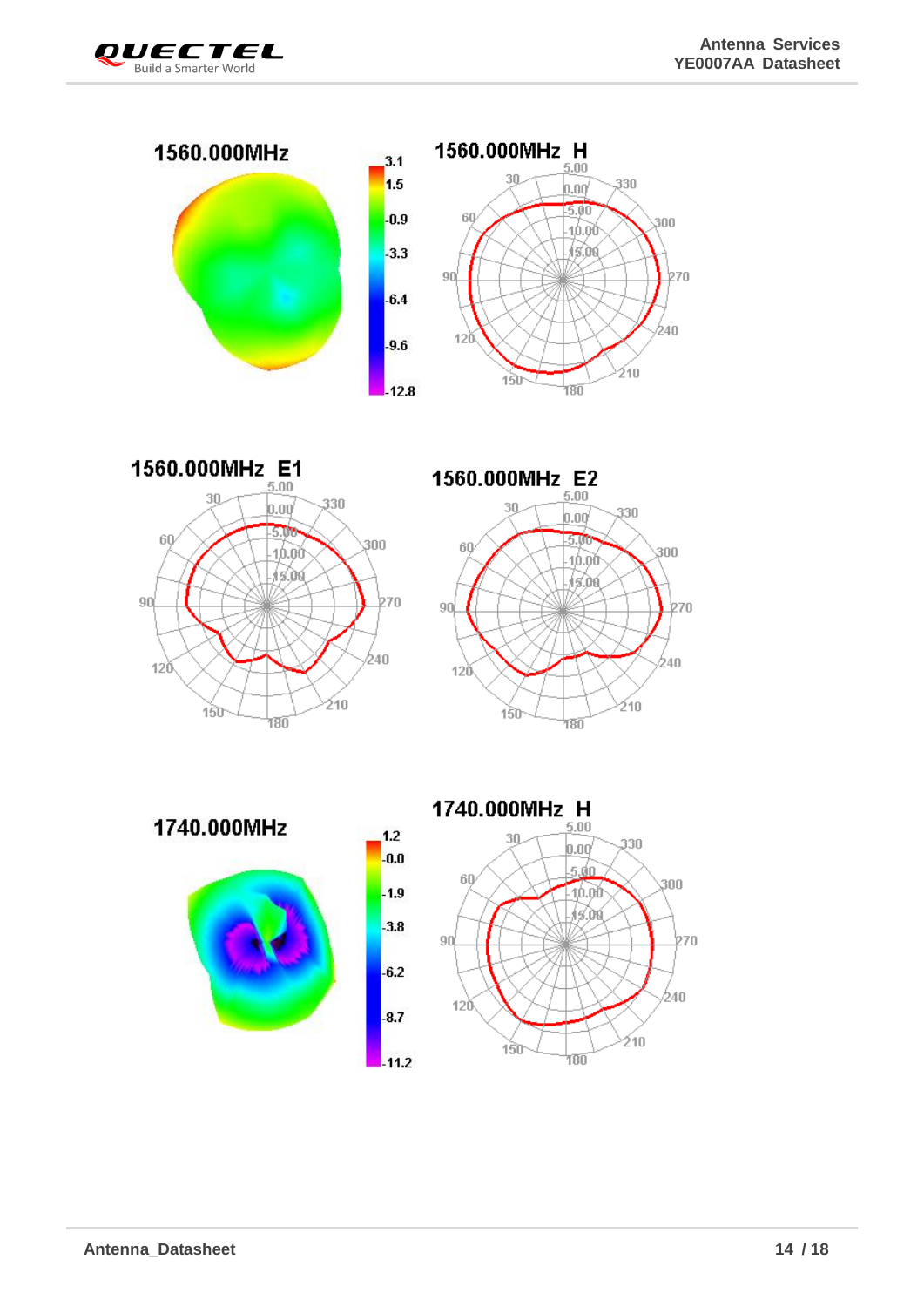













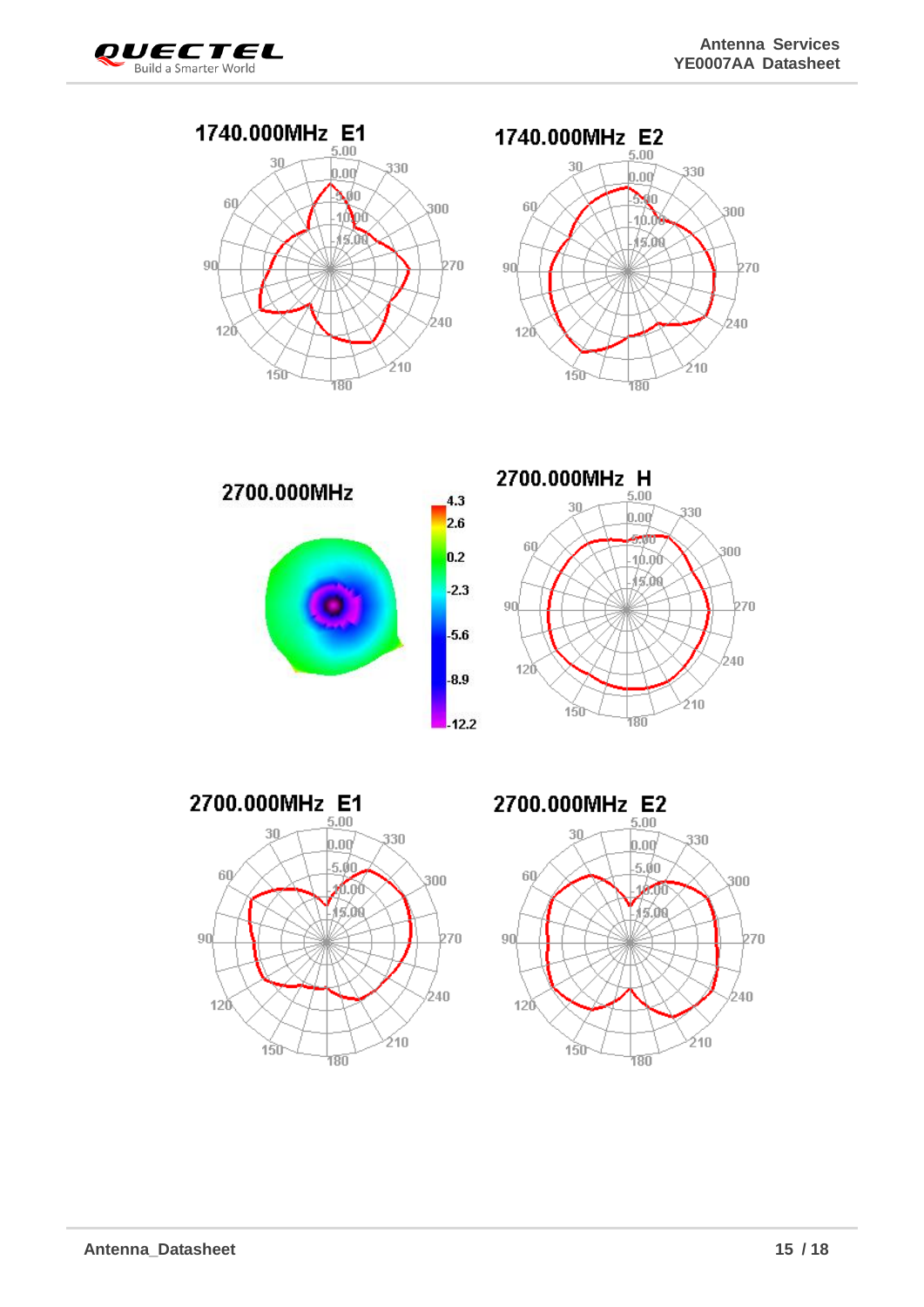







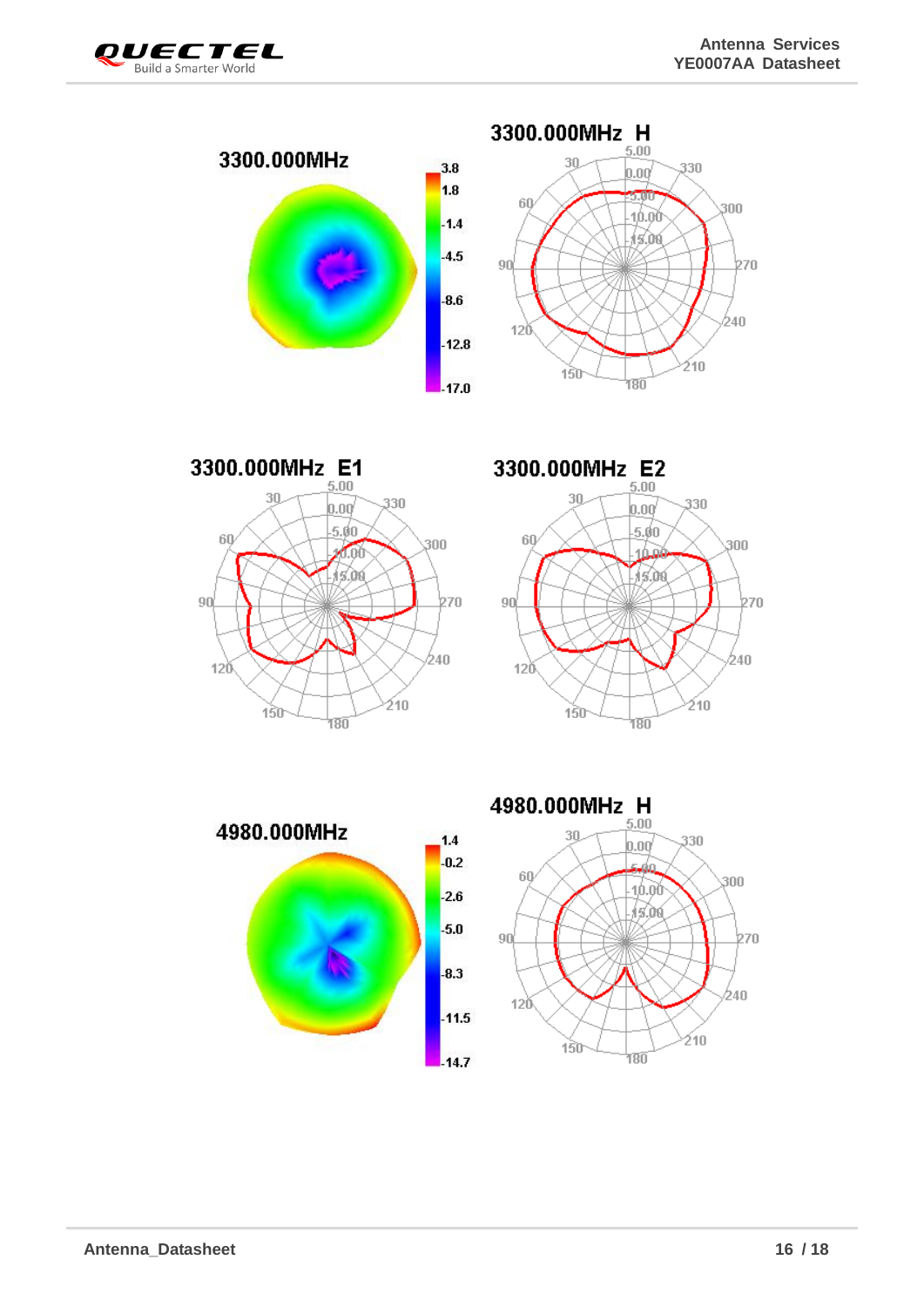











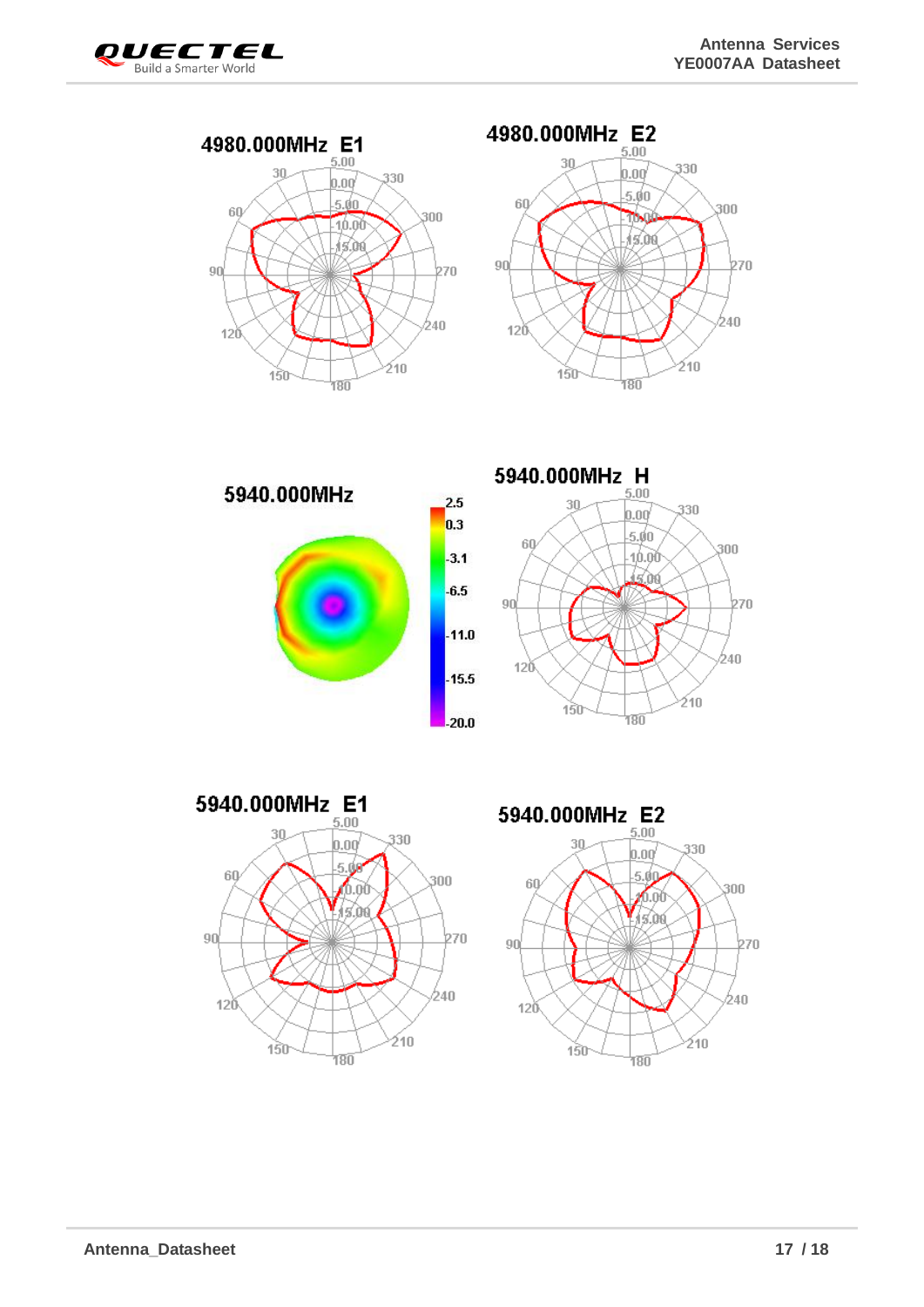

#### <span id="page-18-0"></span>**5 Product Size**